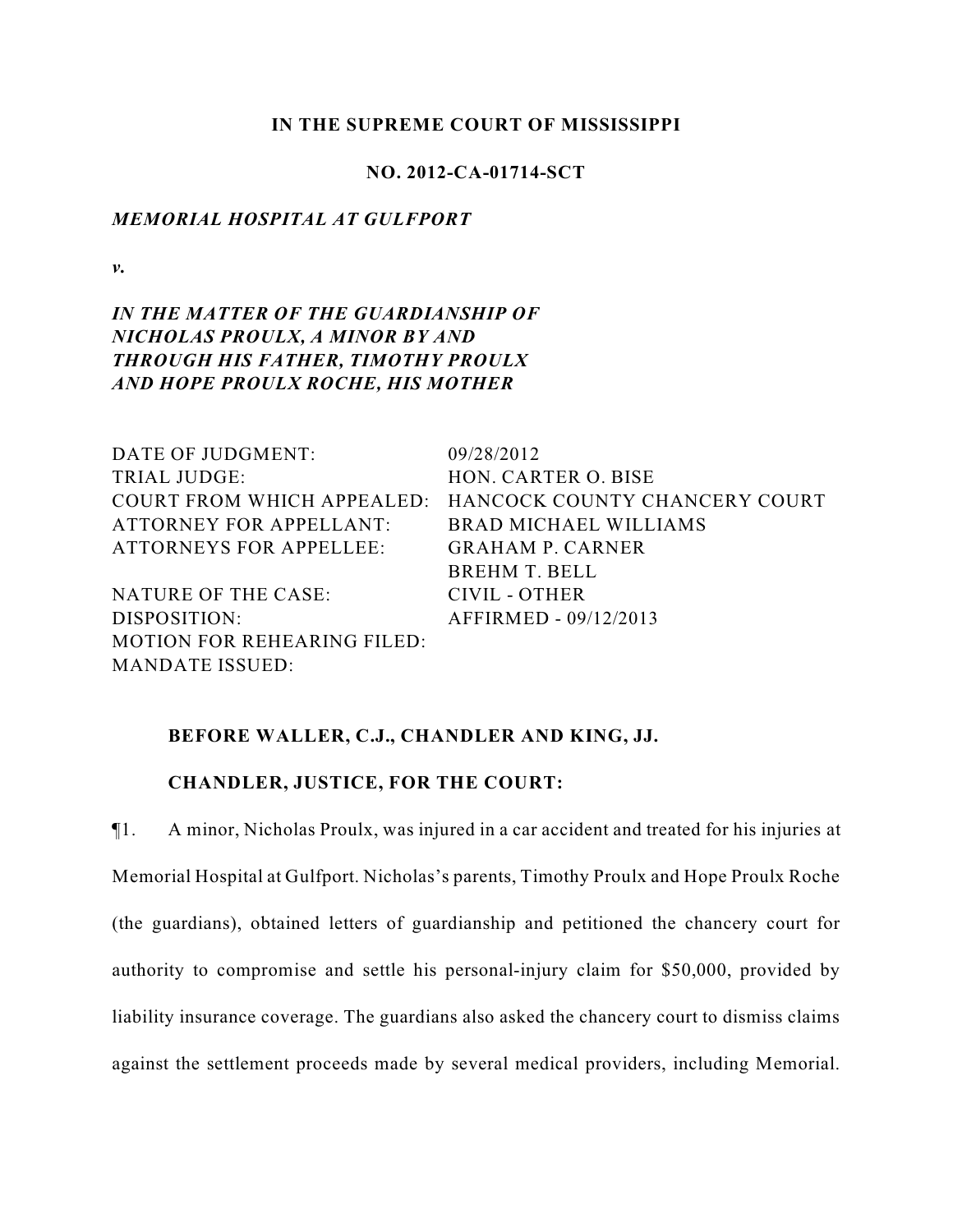Memorial appeals from the chancellor's dismissal of its claim. Because Memorial had no assignment, lien, or other legal right to payment from the settlement proceeds, we affirm.

#### **FACTS**

¶2. On November 26, 2011, Nicholas was a passenger in a vehicle driven by Christopher Murray that was struck by another vehicle driven by Olena B. Johnson. Nicholas sustained a right distal radius fracture, left metacarpal fracture and phalanx fracture, and a pulmonary contusion. Nicholas made a full recovery from his injuries. His total medical expenses incurred from the accident were \$84,417.69.

¶3. Nicholas's parents obtained letters of guardianship and petitioned for the authority to compromise and settle Nicholas's claim. The petition stated that, pursuant to its policy with Jennifer Hope Roche, Geico General Insurance Company had agreed to settle Nicholas's claim for \$25,000, the policy limits. Additionally, Johnson's insurer, Safeco Insurance Company of Illinois, had agreed to pay \$25,000, its per-person liability policy limits, to settle the claim. The petition stated that, because Nicholas was a Medicaid beneficiary, Medicaid had paid \$2,543.80 on his behalf and agreed to accept the reduced amount of \$1,907.85 from the settlement in full satisfaction of its lien.<sup>1</sup> The petition further asserted that Memorial,

<sup>&</sup>lt;sup>1</sup> Mississippi Code Section 43-13-125(1) provides for a Medicaid lien as follows:

If Medicaid is provided to a recipient under this article for injuries, disease or sickness caused under circumstances creating a cause of action in favor of the recipient against any person, firm or corporation, then the division shall be entitled to recover the proceeds that may result from the exercise of any rights of recovery that the recipient may have against any such person, firm or corporation to the extent of the Division of Medicaid's interest on behalf of the recipient.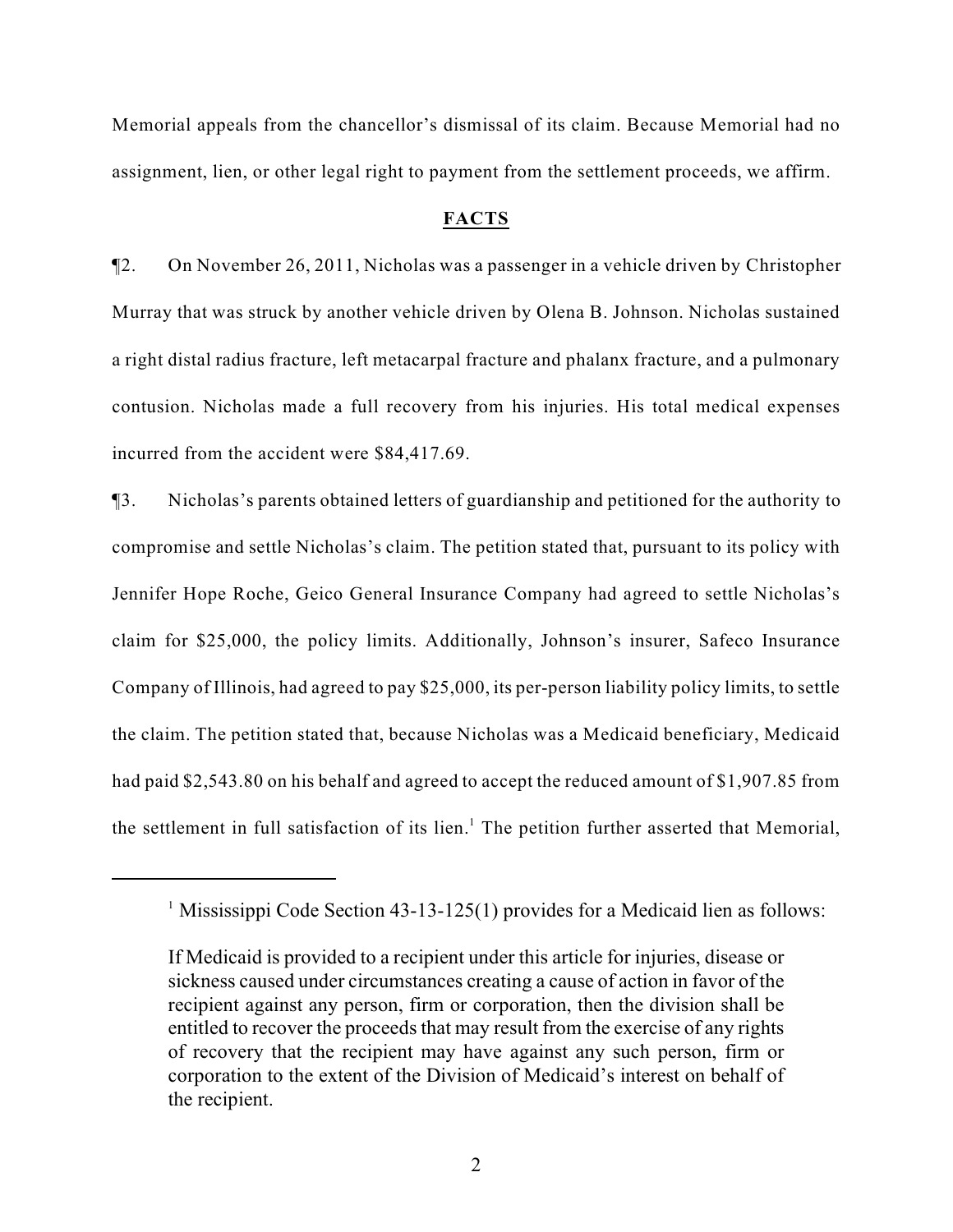through MedPay Assurance, asserted a lien for unpaid medical expenses totaling \$71,025.14. The guardians requested that the chancery court approve the settlement. They also requested that the chancery court waive any requirement of payment of the liens claimed by Memorial and other medical providers.

¶4. Memorial appeared at the hearing on the petition to settle the claim, arguing that it was entitled to a pro rata share of the settlement funds on the ground that a medical provider cannot bill Medicaid until all available third-party sources of payment have been exhausted. The guardians argued that, because Memorial's claim exceeded the settlement funds and Nicholas would not be made whole, the claim should be denied. The chancery court agreed and dismissed Memorial's claim because it exceeded the amount of the settlement and Nicholas would not be made whole if Memorial's claim were paid from the settlement funds. Memorial appeals.

## **LAW AND ANALYSIS**

## I. WHETHER THE CHANCERY COURT ERRED BY DISMISSING MEMORIAL'S CLAIM AGAINST THE SETTLEMENT FUNDS.

¶5. Memorial argues that the chancery court erred by applying the made-whole rule in this case. This Court adopted the made-whole rule in *Hare v. State*, 733 So. 2d 277, 285 (Miss. 1999). Hare was injured in a car accident and received health insurance benefits of \$6,056.44 from the State Health Plan. *Id.* at 279. His medical expenses were \$8,667.50, and expert

Miss. Code Ann. § 43-13-125(1) (Rev. 2009). Additionally, "[t]he division, with the approval of the Governor, may compromise or settle any such claim and execute a release of any claim it has by virtue of this section." *Id.*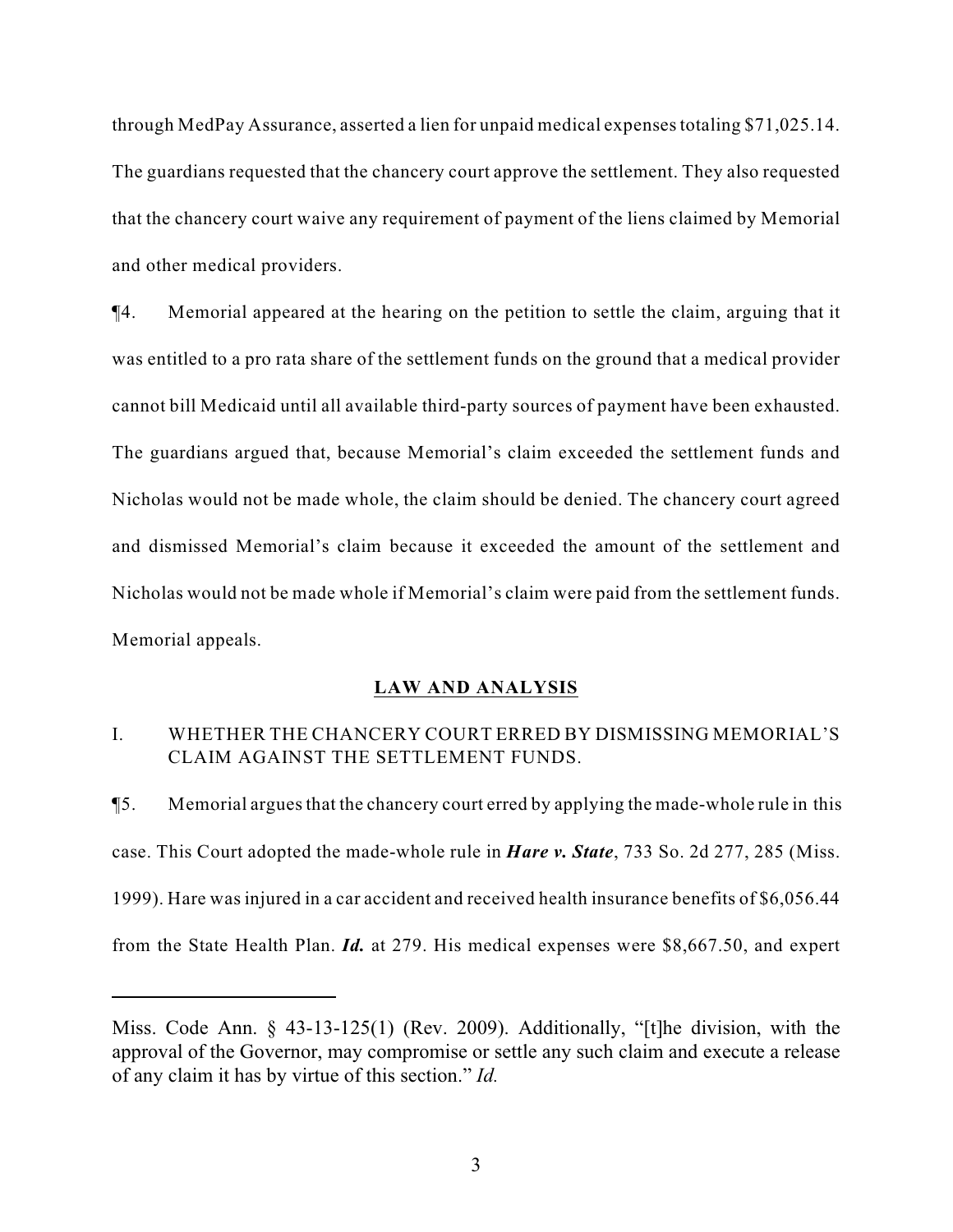witnesses estimated that he could recover between \$50,000 and \$175,000 in a lawsuit. *Id.* at 279, 284. When Hare recovered \$10,000 from an uninsured motorist policy, the State filed a subrogation claim against his uninsured-motorist benefits pursuant to a subrogation provision in the State Health Plan. *Id.* at 279. Hare argued that, because he had not been fully compensated, or made whole, for the accident, he had received no double recovery for which the State was entitled to subrogation. *Id.* at 281.

¶6. The Court observed that a majority of states adhere to the made-whole rule, which is "the general principle that an insurer is not entitled to equitable subrogation until the insured has been fully compensated." *Id.* at 283. However, in some states, a contractual right to subrogation will override the application of the made-whole rule. *Id.* at 282. This Court rejected that approach, adopted the made-whole rule, and held that, because "the equitable nature of subrogation requires that no distinction need be made between equitable and conventional rights of subrogation," the made-whole rule "is not to be overridden by contract language." *Id.* at 283-84 (quoting *Franklin v. Healthsource of Arkansas*, 828 Ark. 163, 942 S.W. 2d 837 (1997)). The Court held that there is no double recovery until the insured has been fully compensated. *Hare*, 733 So 2d at 284. The court applied the made-whole rule and held that, because Hare's uninsured motorist benefits had not fully compensated him for the accident, he had not received a double recovery, and the State was not entitled to subrogation. *Id.* at 285.

¶7. Memorial argues that the made-whole rule applies only in the context of insurance subrogation. It contends that it had a debtor-creditor relationship with Nicholas to which the made-whole doctrine does not apply. We need not address whether the made-whole rule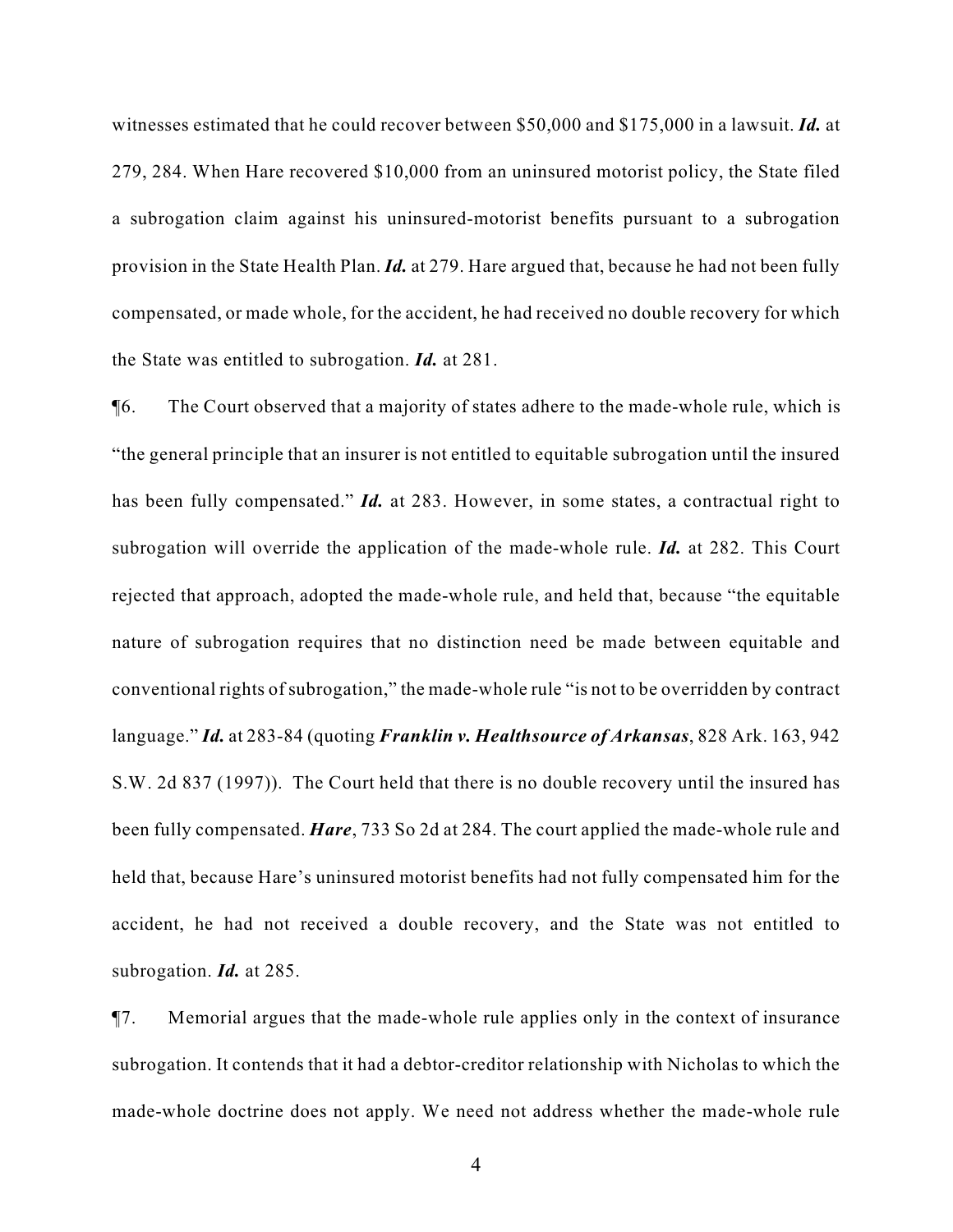defeats Memorial's claim to settlement proceeds. This is because, regardless of the applicability of the made-whole rule, Memorial has no legal right to any recovery from the settlement proceeds. Memorial has no lien against the funds. Unlike some other states, Mississippi has no statutory hospital lien, nor has this Court recognized a common-law lien under these facts. Indeed, Memorial does not argue that it has a lien, or does it assert a right to recovery through a contract or under an implied-contract theory. It does not assert that it is the beneficiary of an assignment of the settlement proceeds. Memorial cited no authority for its argument at the hearing that it has a right to a pro rata share of the settlement proceeds. ¶8. Memorial's position in this case is comparable to that of the hospitals that sought payment of medical bills in *McCoy v. Preferred Risk Ins. Co.*, 471 So. 2d 396 (Miss. 1985), and *Methodist Hospital of Memphis v. Guardianship of Marsh*, 518 So. 2d 1227 (Miss. 1988). In *McCoy*, a minor, David James McCoy, was hospitalized after a car accident, and his parents executed an assignment of all liability insurance benefits in favor of the hospital. Id. at 397. Later, the parents disputed the validity of the assignment, and the insurer interpleaded the benefits, which consisted of \$20,000 in uninsured-motorist liability benefits and \$4,000 in medical benefits. *Id.* The Court held that the parents had lacked authority to assign the uninsured-motorist benefits due to David. *Id.* at 397-98. However, because the medical-expense benefits under the policy authorized Preferred to pay all reasonable medical expenses to the entity rendering medical services, the Court permitted the hospital's recovery of the \$4,000 in medical benefits. *Id.* at 397.

¶9. In *Methodist*, another minor, Stephen B. Marsh, was injured in a car accident. *Methodist*, 518 So. 2d at 1228. At the hospital, his mother signed a document entitled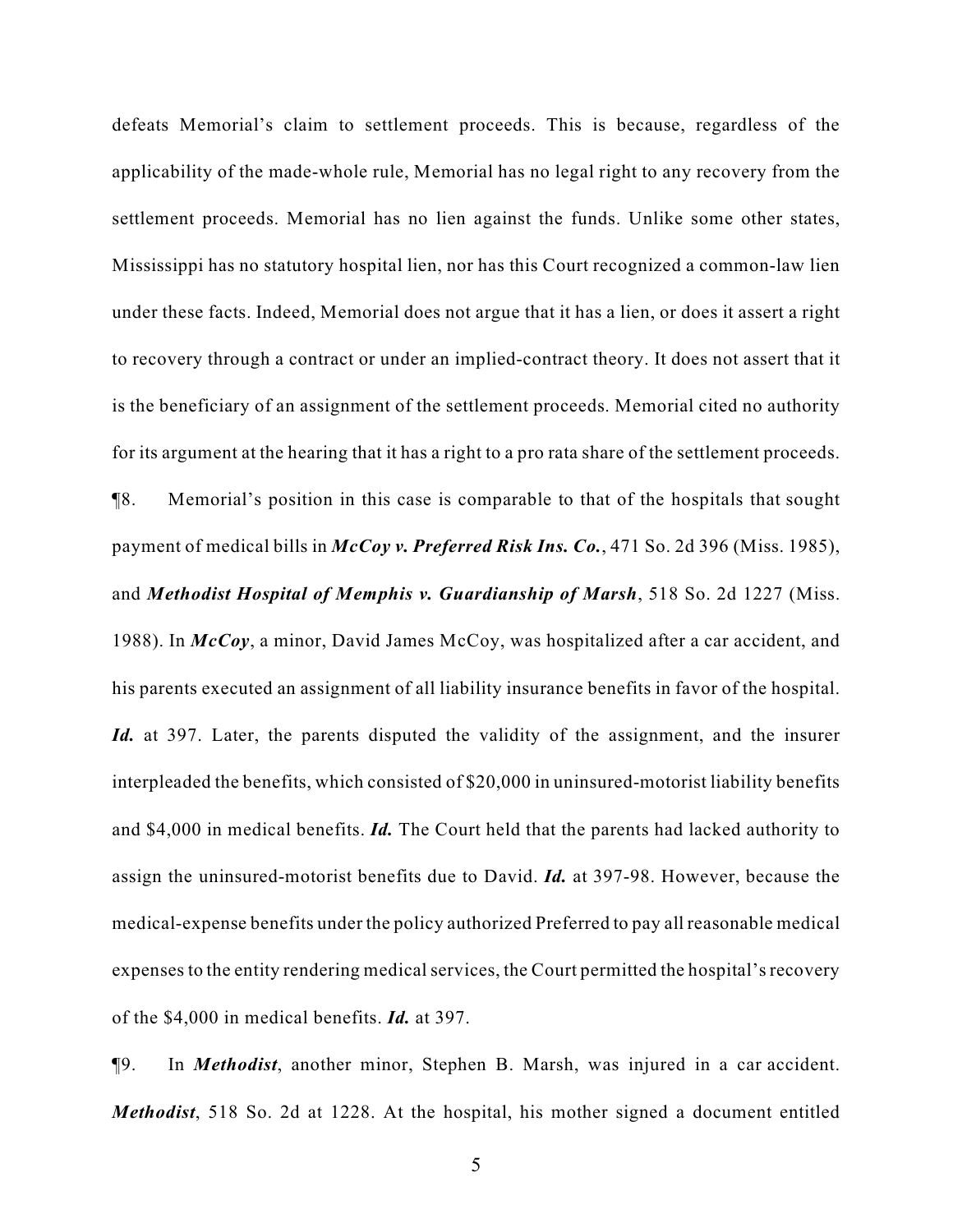"Hospital Lien" in which she agreed to pay Stephen's medical expenses from any insurance settlement or judgment she recovered. *Id.* The insurer settled for the policy limits of \$25,000 in liability coverage and \$2,000 in medical-payments coverage, and the hospital claimed a lien on those funds. *Id.* This Court rejected the claimed lien on the liability coverage because the mother had no legal authority to execute any document binding Stephen's estate without prior chancery court approval. *Id.* (citing *McCoy*, 471 So. 2d at 396). The Court remanded for a determination of whether the hospital was a direct beneficiary under the medicalpayments coverage and "due these benefits irrespective of any lien or assignment." *Methodist*, 518 So. 2d at 1228.

¶10. In *McCoy* and *Methodist*, once the assignment or lien was found to be invalid, the hospitals had no further rights against the liability insurance proceeds due the minor, and the claims were denied. *McCoy*, 471 So. 2d at 399; *Methodist*, 518 So. 2d at 1228. Memorial does not claim that it has a right to recovery under a lien, an assignment, or a contractual theory. Memorial's sole argument supporting its claim of a right to the settlement proceeds is that it has a legal duty to seek recovery from any legally liable third party prior to billing Medicaid. This argument does not avail Memorial. The third-party insurers were not legally liable to pay Memorial for the medical bills. *McCoy*, 471 So. 2d at 397-98; *Methodist*, 518 So. 2d at 1228. The third-party coverage at issue here was general liability coverage, not medical-pay coverage that reimburses the hospital for medical bills. *See McCoy*, 471 So. 2d at 397; *Methodist*, 518 So. 2d at 1228. Memorial does not dispute this basic fact. Because no law entitled Memorial to payment from the settlement proceeds, we affirm the chancery court's dismissal of Memorial's claim.